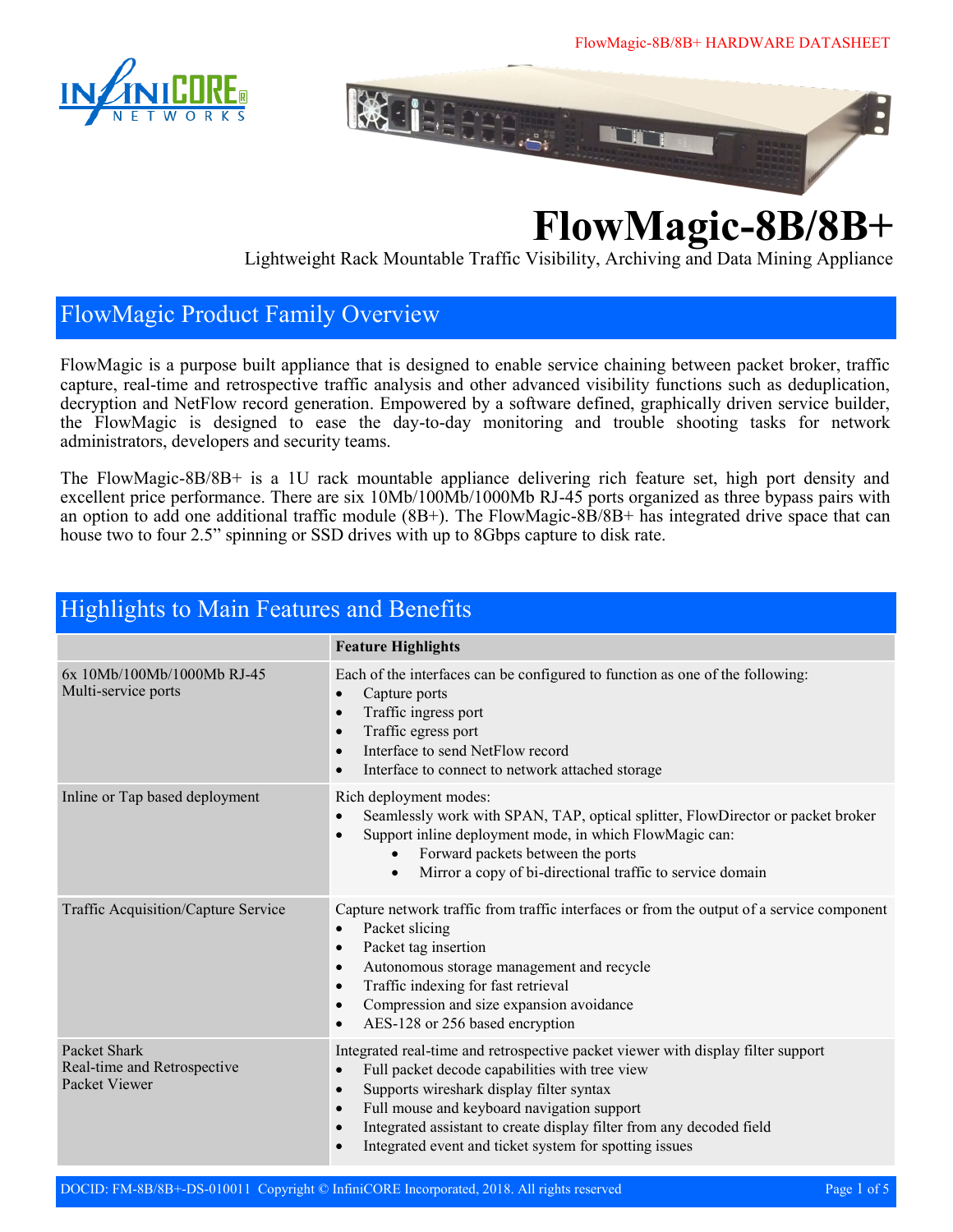

## Main Features and Benefit Highlights

|                                                                                   | <b>Feature Highlights</b>                                                                                                                                                                                                                                                                                                                                                                                                                                                                                                                                                                                                                                                      |
|-----------------------------------------------------------------------------------|--------------------------------------------------------------------------------------------------------------------------------------------------------------------------------------------------------------------------------------------------------------------------------------------------------------------------------------------------------------------------------------------------------------------------------------------------------------------------------------------------------------------------------------------------------------------------------------------------------------------------------------------------------------------------------|
| PCAP Exporter with Data Masking and<br>Privacy Control                            | Rich PCAP export functionalities available from both Web UI and iVOS API<br>Export captured traffic into PCAP by time, filter, keyword scan or all above<br>$\bullet$<br>Supports data masking by pattern match or protocol layer or portions of the<br>$\bullet$<br>packet<br>Flexible time stamp resolution support<br>$\bullet$<br>Split PCAP output into specified file size<br>$\bullet$<br>Optional compression and archive format support<br>$\bullet$<br>Capability to rename the PCAPs during the download to avoid confusion<br>$\bullet$                                                                                                                            |
| Packet Broker Services                                                            | FlowMagic integrates rich packet broker functions.<br>Packet Aggregation from any number of traffic ports or the output from<br>$\bullet$<br>upstream services into one stream<br>Packet Replication to any number of traffic ports or downstream services<br>$\bullet$<br>Packet Filtering based on L2/L3/L4 fields with priorities support. Flexible<br>$\bullet$<br>placement in the data flow                                                                                                                                                                                                                                                                              |
| Packet Deduplication                                                              | Flexible Dedup window between 500 micro-seconds to 100 milli-seconds<br>$\bullet$<br>Rich field selector to identify the packets<br>$\bullet$<br>Identify duplicated packets based on one or more identifiers in the L2/L3/L4<br>$\bullet$<br>layer.                                                                                                                                                                                                                                                                                                                                                                                                                           |
| SSL/TLS Traffic Decryption                                                        | Supports SSL 3.0/TLS1.0/TLS1.1/TLS1.2<br>$\bullet$<br>Supports RSA based key exchange algorithms<br>$\bullet$<br>Per-server or per-network decryption policies with client selector<br>$\bullet$<br>Support import of encrypted key format<br>$\bullet$<br>Flexible packet action based on the decryption policy settings, rewrite packet<br>$\bullet$<br>header into regular non-encrypted form (i.e. HTTPS to HTTP)<br>Maintains the flow integrity for the decrypted traffic by rewriting the TCP<br>$\bullet$<br>sequence/acknowledgement numbers                                                                                                                          |
| NetFlow V5/V9/IPFIX Generator                                                     | Supports the generation of NetFlow records from ingress port or the output of<br>$\bullet$<br>services functions such as aggregator or filters<br>Supports NetFlow V5, V9 or IPFIX<br>$\bullet$<br>Flexible reporting intervals and report control<br>Interop with standard NetFlow collectors<br>$\bullet$<br>The Flow records can be output through a management port or a dedicated<br>$\bullet$<br>traffic port                                                                                                                                                                                                                                                            |
| Real-time/Near Real-time/Retrospective Deep<br><b>Inspection Traffic Analyzer</b> | Integrated traffic analyzer can be invoked in real-time, near real-time or<br>retrospective analysis mode.<br>Multi timescale trending analysis by protocols<br>$\bullet$<br>Integrated event and ticket reporting system<br>$\bullet$<br>Integrated database navigation and query system<br>$\bullet$<br>TopN, Endpoints, servers and protocols statistics<br>$\bullet$<br>Integrated in-depth connections and transaction analysis<br>$\bullet$<br>HTTP URL and DNS record extraction<br>$\bullet$<br>GeoIP and AS aggregation and statistics<br>$\bullet$<br>Traffic microburst monitoring<br>$\bullet$<br>Endpoint and server traffic profiling and reporting<br>$\bullet$ |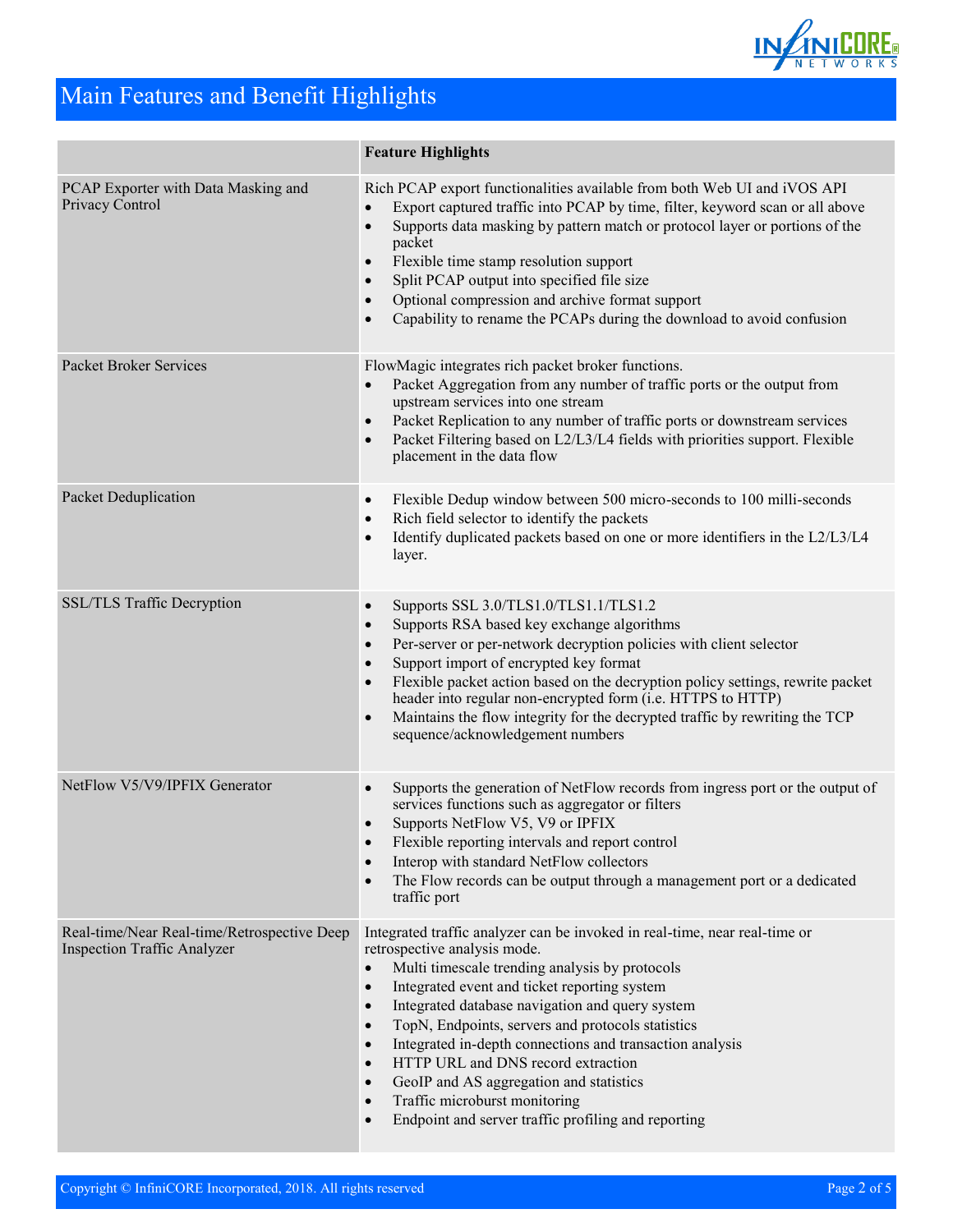

## FlowMagic-8B/8B+ External Interfaces Specification

| <b>Function</b>                                                                                      | Compliance                                                                                                                                                                                                                                           | <b>Type</b>                                                                                                                           | Quantity                                                                                                                         |
|------------------------------------------------------------------------------------------------------|------------------------------------------------------------------------------------------------------------------------------------------------------------------------------------------------------------------------------------------------------|---------------------------------------------------------------------------------------------------------------------------------------|----------------------------------------------------------------------------------------------------------------------------------|
| <b>Traffic Ports</b><br>10Mb/100Mb/1Gb RJ-45 and<br>optional RJ-45, SFP, SFP/SFP+,<br>SFP/SFP+/SFP28 | IEEE 802.3ae 10 Gigabit Ethernet;<br>IEEE 802.3aq 10GBASE-LRM;<br>SFP+ MSA, Revision 4.1;<br>Direct-Attach Copper Cable Support up to 3<br>Meters:<br>10/100/1G SFP with SGMII and Auto<br>Negotiation Support;<br>IEEE 802.3by 25 Gigabit Ethernet; | 10G SFP+ Fiber Optics/<br>DACs;<br>1G SGMII Based SFP for<br>Fiber Optics and RJ-45<br>Copper;<br>25G SFP28 Fiber Optics<br>and DACs; | Standard - 6x<br>10Mb/100<br>Mb/1000Mb<br>$RJ-45$ ;<br>Optional<br>traffic ports<br>depending on<br>traffic module<br>selection. |
| Dedicated 10/100/1000Mbps BMC/<br><b>IPMI Port/Management Port</b>                                   | 10/100/1000BASE-T<br>Category 5, Category 5e, Category 6 UTP                                                                                                                                                                                         | Copper RJ-45                                                                                                                          | $\mathbf{1}$                                                                                                                     |
| <b>COM Port</b>                                                                                      | 115200 Baud 8 Bit Data No Parity 1 Stop Bit Serial                                                                                                                                                                                                   |                                                                                                                                       | 1                                                                                                                                |
| <b>Rear Panel USB Port</b>                                                                           | USB 2.0 High Speed                                                                                                                                                                                                                                   | <b>USB 2.0</b>                                                                                                                        | $\overline{4}$                                                                                                                   |
| <b>VGA Port</b>                                                                                      | VGA DB-15 Connector                                                                                                                                                                                                                                  | $DB-15$                                                                                                                               | $\mathbf{1}$                                                                                                                     |
| 2.5" Fixed Internal Hard Drive<br>with RAID Support                                                  | Fixed Internal SATA-III Drives;<br>Optional support RAID-0,1                                                                                                                                                                                         | 2.5" Hard Drive/SSD                                                                                                                   | Up to $4$                                                                                                                        |
| <b>Front Panel Accessible Power</b><br><b>Button</b>                                                 | <b>Push Button</b>                                                                                                                                                                                                                                   | Push Button                                                                                                                           | $\mathbf{1}$                                                                                                                     |
| <b>Front Panel Accessible Reset</b><br><b>Button</b>                                                 | <b>Reset Button</b>                                                                                                                                                                                                                                  | <b>Reset Button</b>                                                                                                                   | $\mathbf{1}$                                                                                                                     |
| <b>Front Visible LED Panel</b>                                                                       | <b>System Information LED</b><br><b>LAN Activity LEDs</b><br><b>HDD Activity LED</b><br>Power LEDs                                                                                                                                                   | <b>LEDs</b>                                                                                                                           | 5                                                                                                                                |
| <b>Power Supply</b>                                                                                  | 200W Power Supply<br>110-240V AC 50-60Hz Class I                                                                                                                                                                                                     | 1                                                                                                                                     | 1                                                                                                                                |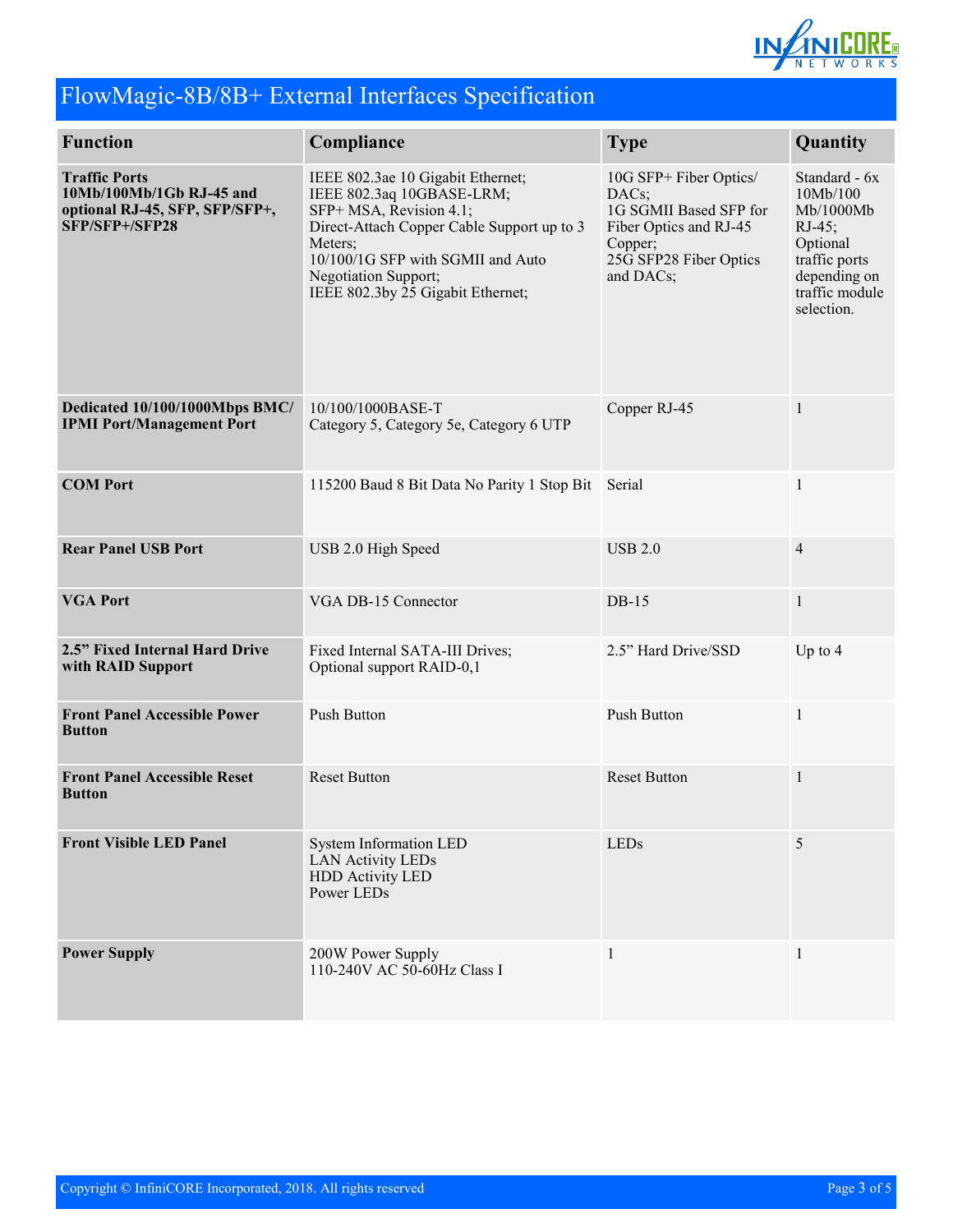

#### FlowMagic-8B/8B+ Rear Panel Features

#### Traffic Module-iNIC-T20G-SFP\*



\*: Please see page 5 for the availability of traffic modules with a wide selection of port specifications.

#### FlowMagic-8B/8B+ Front Panel Features

#### **System Status LEDs**